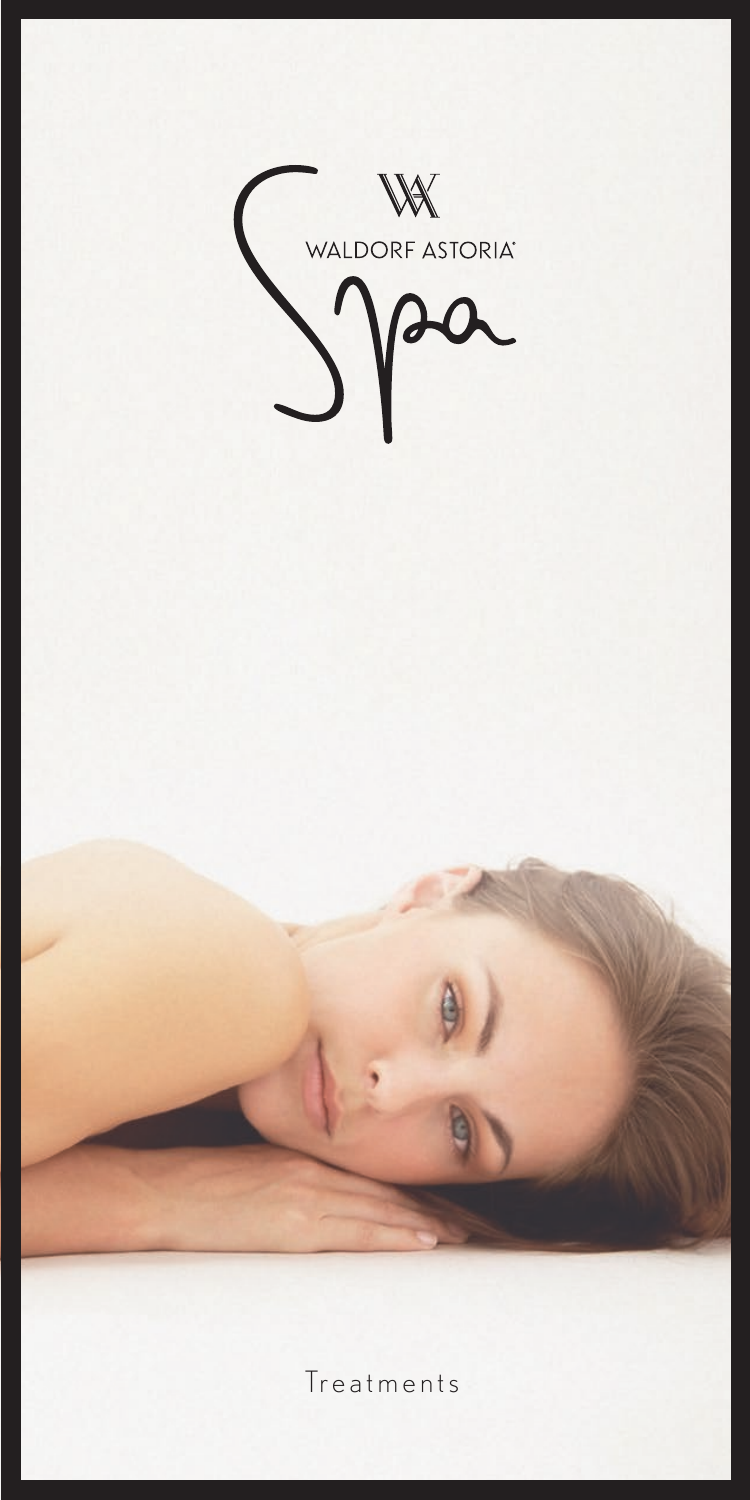

#### CONTENTS

Welcome- A Customized Experience

Inspirational Environment

HydraFacial Therapies

Facial Therapies

Himalayan Salt Therapies

Local Ingredients

Massage Therapies

Couples Therapies

Body Therapies

Hand & Foot Therapies

Salon Services

Spa Information

Authentic Moments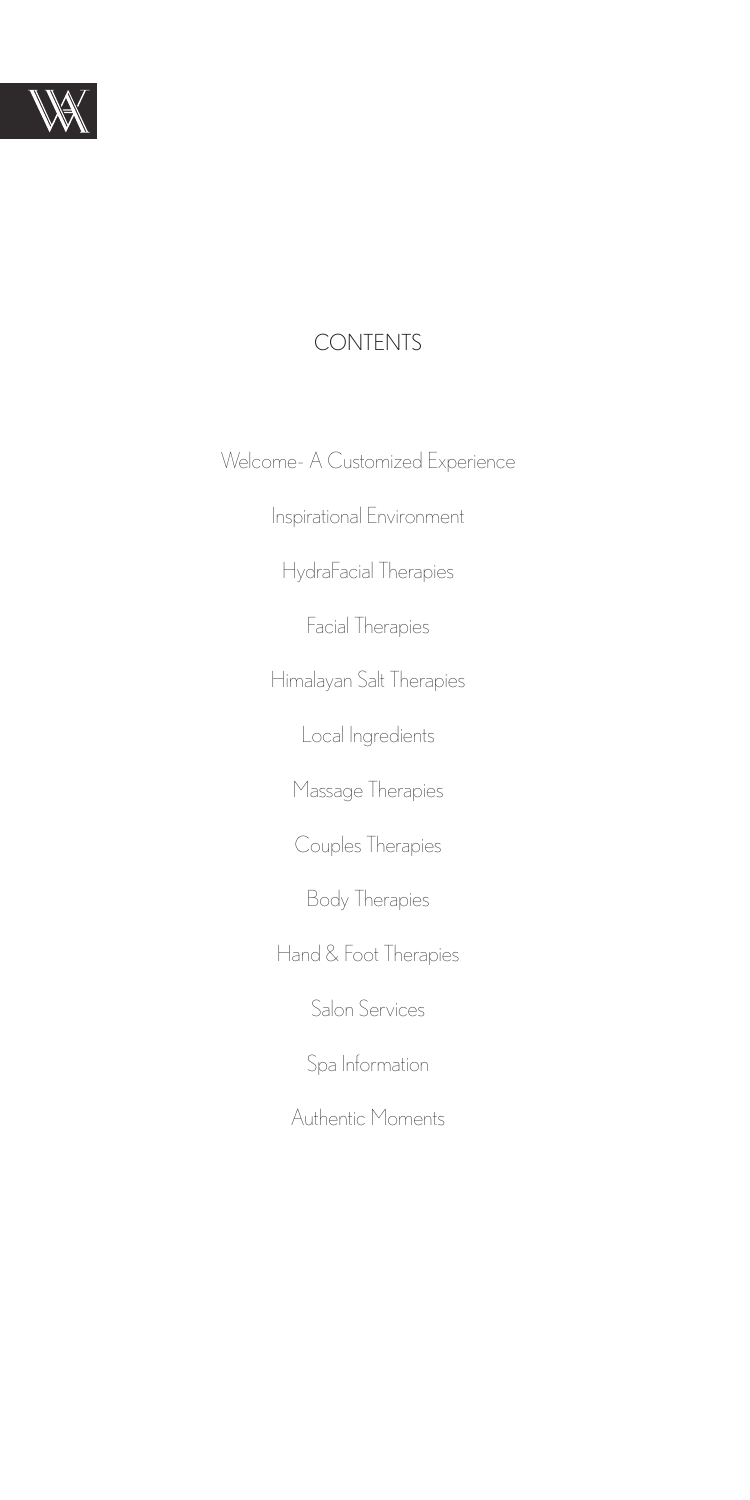#### A CUSTOMIZED EXPERIENCE

At the Waldorf Astoria® Spa, luxurious therapies, soothing environments, and our unique guest-centric approach to and renewal. Here, individual treatments become a completely customized experience in which your personal skin qualities and aesthetic expectations are the sole objective of the session.

Following a holistic analysis of your unique characteristics and concerns, your therapist will tailor each session for results that achieve a desired balance of physical and emotional revitalization. With world renowned treatments designed for beautification of the face, hair, and body, the Waldorf Astoria Spa will transform your visit into a luxurious and personal escape.

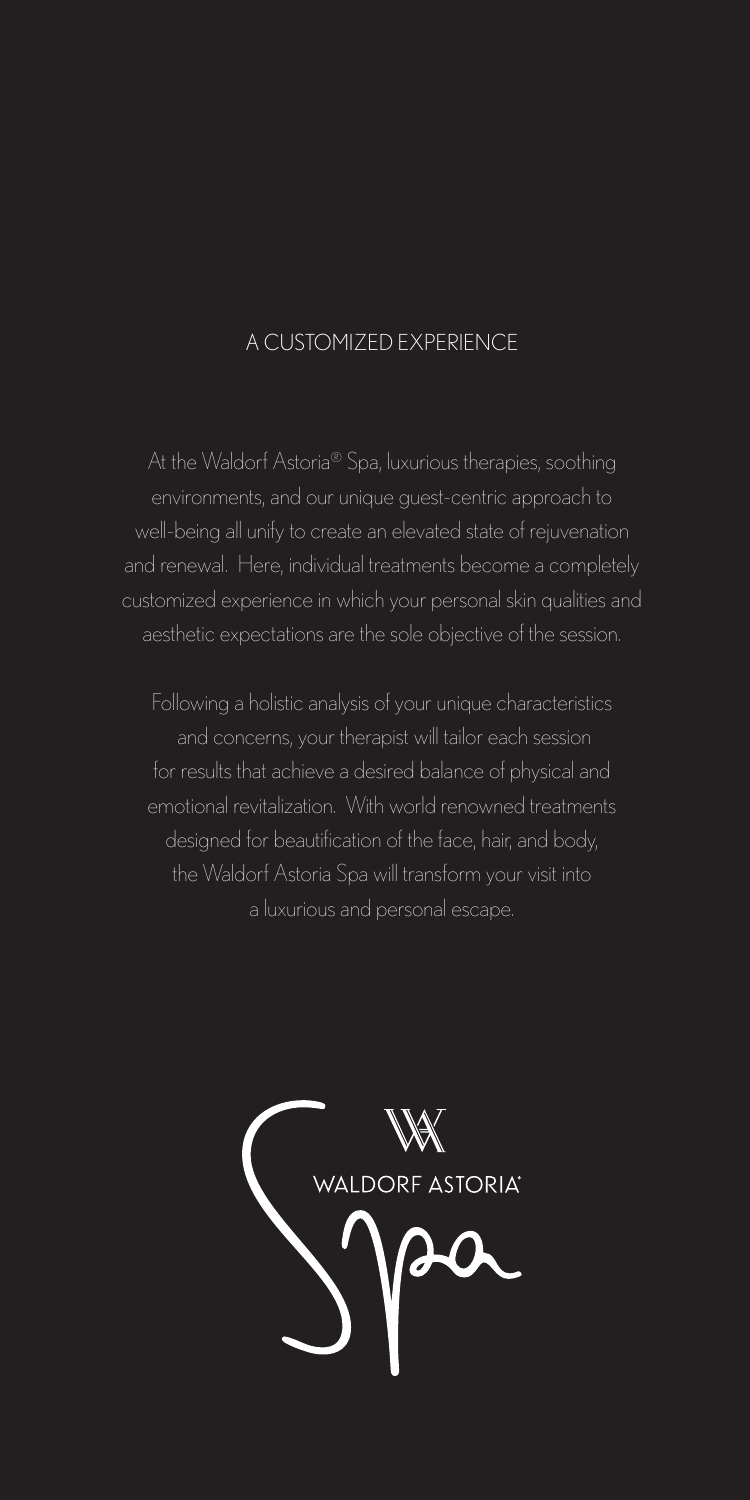

### INSPIRATIONAL ENVIRONMENT

Within steps of the lobby of the luxurious Waldorf Astoria Orlando hotel is a haven of tranquility and wellness. Waldorf Astoria Spa features customized treatments and provides a relaxing and rejuvenating respite from the day's excitement. The full-service spa offers 22 luxuriously appointed treatment rooms in 24,000-square-feet of space which includes a tea lounge, separate men's and woman's wet lounges featuring a steam room and Jacuzzi®, and a tranquility lounge with zero gravity wave loungers.

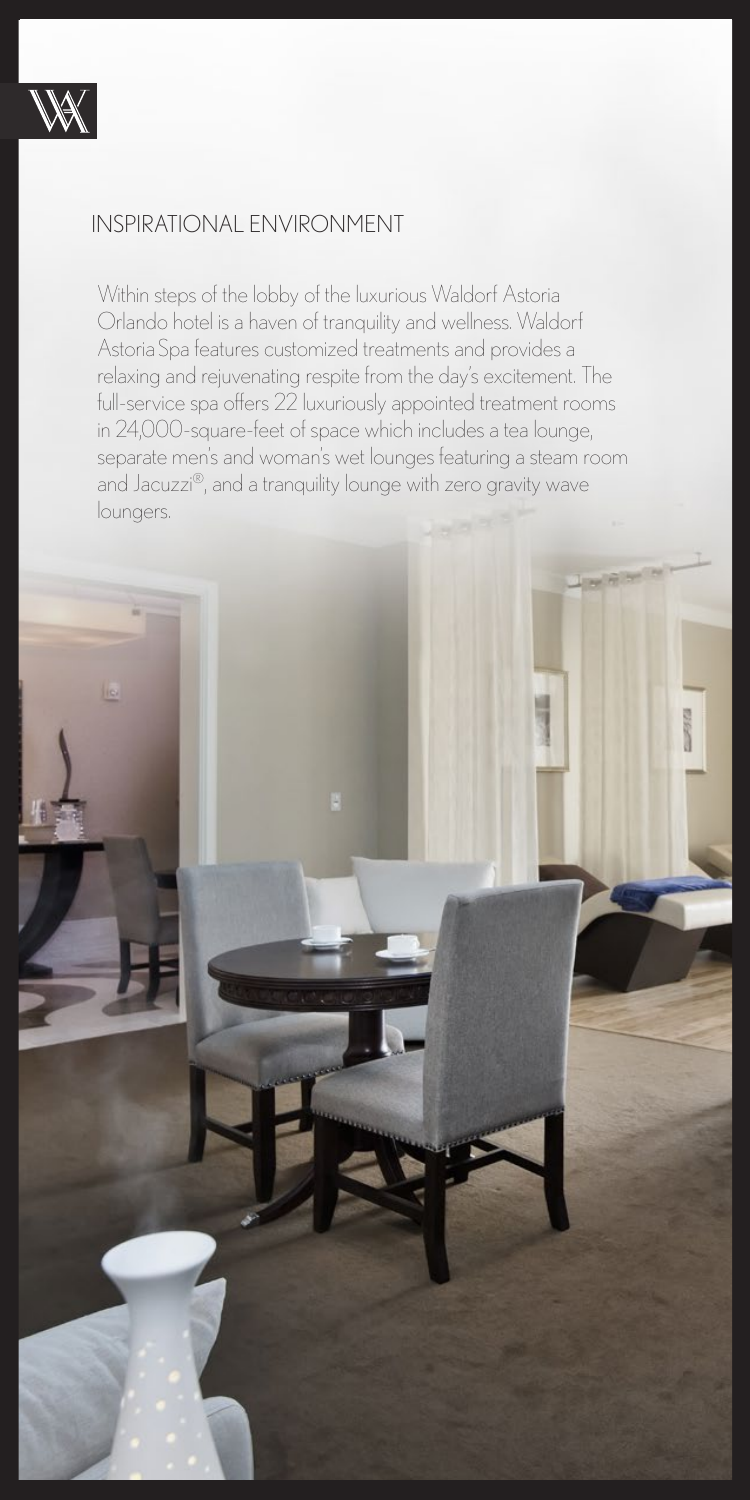# **HYDRAFACIAL THERAPIES**

# DELUXE VITAL YOUTH GLOW 80 mins

The ultimate in personalized skin health, this 80 minute facial uses HydraFacial Vortex-Fusion® technology to exfoliate, extract and hydrate skin. Lymphatic therapy decreases skin inflammation and removes unwanted build up and HydraFacial's Dermabuilder™ Booster helps smooth the appearance of fine lines while enhancing skin elasticity. LED light therapy provides the finishing touches to this custom tailored facial experience.

### HYDRAFACIAL® 50 mins

This results-oriented, machine-assisted facial uses breakthrough aesthetic technology to remove dead skin and impurities, giving skin immediate new life.

### ENHANCE THE HYDRAFACIAL EXPERIENCE WITH BOOSTERS

*These boosters may be added to any 50 minute or greater HydraFacial service to personalize your facial experience even further. Note that Boosters do not extend the duration of the service.*

### HYDRAFACIAL REGEN GF™

This booster contains regenerative peptides that mimic growth factors to boost production of collagen and elastin.

### HYDRAFACIAL BRITENOL™

This booster brightens and balances skin tone while minimizing the appearance of dark spots and sun spots

### HYDRAFACIAL PERK™ EYE TREATMENT

Targeted to the delicate eye area, this booster brightens, firms and hydrates tired eyes.

## HYDRAFACIAL PERK™ LIP TREATMENT

Exfoliate, rehydrate and lightly plump lips with this targeted booster.

## HYDRAFACIAL NECK & DÉCOLLETÉ BOOSTER

Fight visible aging of the neck and décolleté with powerful antioxidants, packed with soothing properties to calm the skin.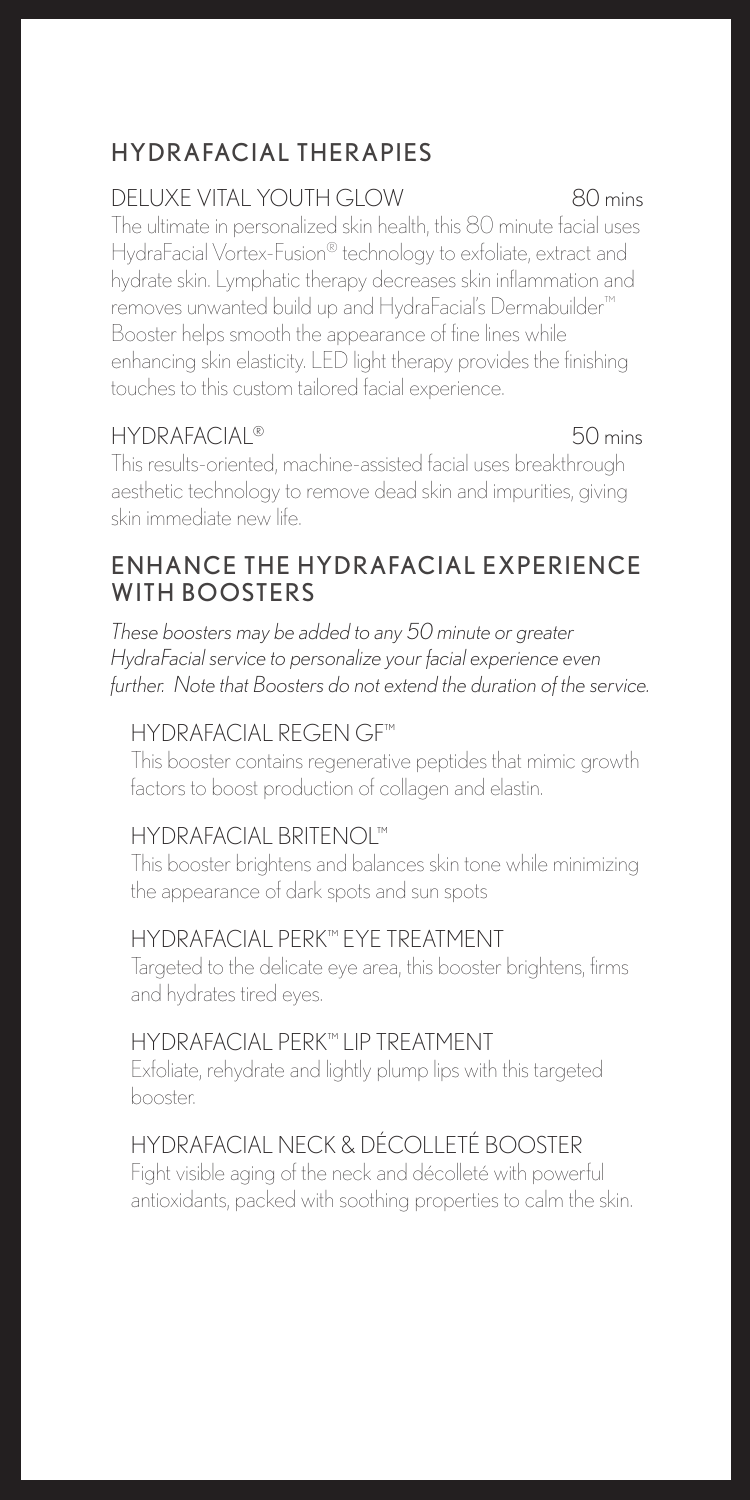# A D D I TIO N A L HY DRAFACIAL TREATMENTS

# KERAVIVE™ SCALP HYDRAFACIAL 50 mins

Show your scalp some love with this treatment designed for thinning hair. HydraFacial Vortex Technology and Keravive Peptide Complex Solution cleanses, exfoliates, and delivers a proprietary blend of biomimetic growth factors and skin proteins to hydrate and nourish the scalp. The result is healthier, thicker-looking hair.

This treatment is a wonderful complement to hair-restoration treatments, but is designed for anyone looking to improve their scalp health and experience fuller-looking hair. This service includes a take-home topical spray product for 30 days of post treatment home-care.

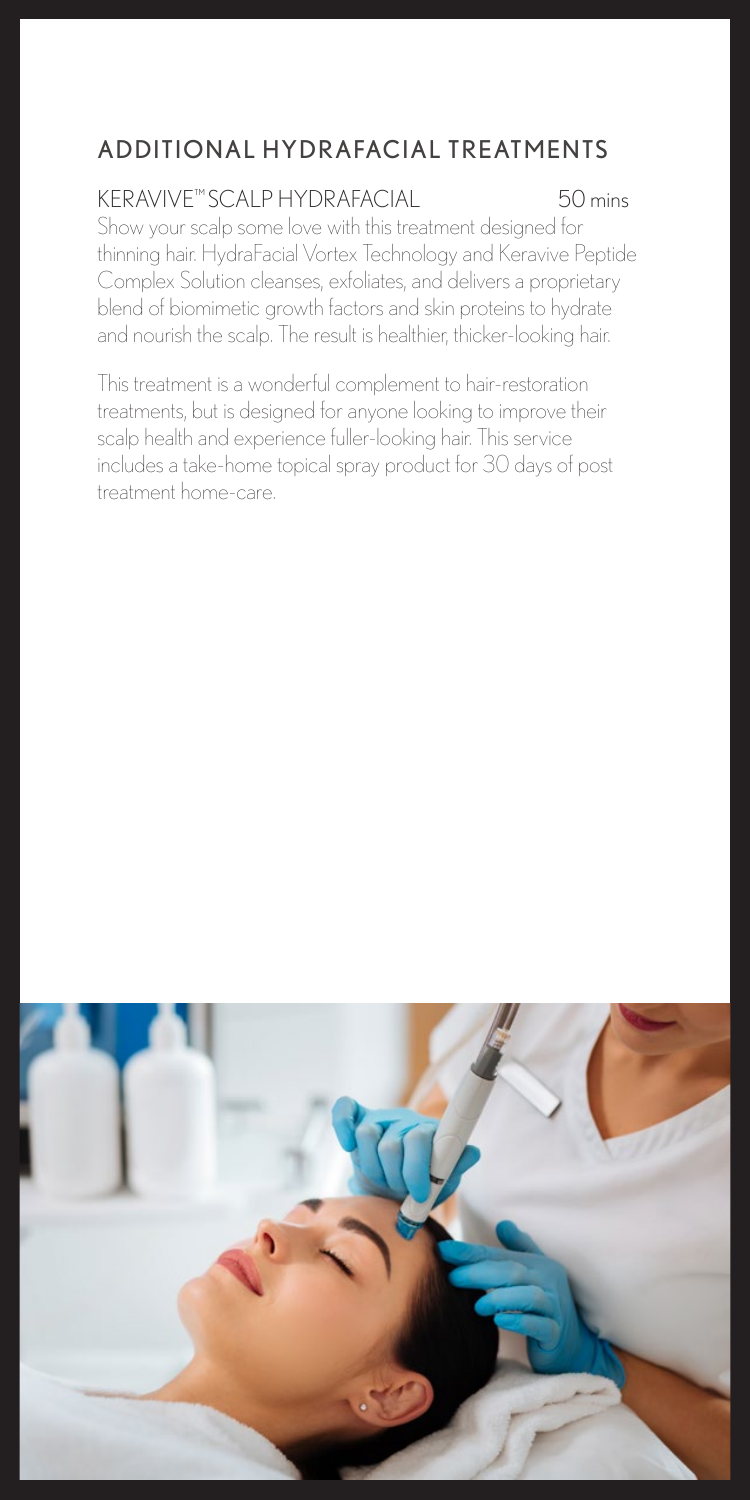# **FACIAL THERAPIES**

### GOLD MINERAL FACIAL 80 mins

For an instant lift, this facial employs rose-quartz massage, Hungarian Moor Mud, and colloidal gold to lift and brighten.

### ILLUMINATING MINERAL FACIAL 60 mins

Using products enriched with minerals from the healing waters of Budapest, skin is left plumped and brightened.

#### CBD SKIN SOOTHING FACIAL 50 mins

This Certified Vegan service uses a blend of Korean herbs infused with full spectrum hemp oil and essential oils to hydrate, firm and promote even skin complexion.

### GENTLEMEN'S ORGANIC FACE TREATMENT 50 mins

Designed by men for the unique needs of men's skin, this treatment is custom tailored to your specific skin concerns.

LUMINESCENT MARINE ANTI-AGING FACIAL 50 mins

A gentle alpha beta peel and a hyaluronic marine modeling mask deliver intense hydration to skin, improving the appearance of dry surface lines and pores and revealing firmer, more radiant skin.

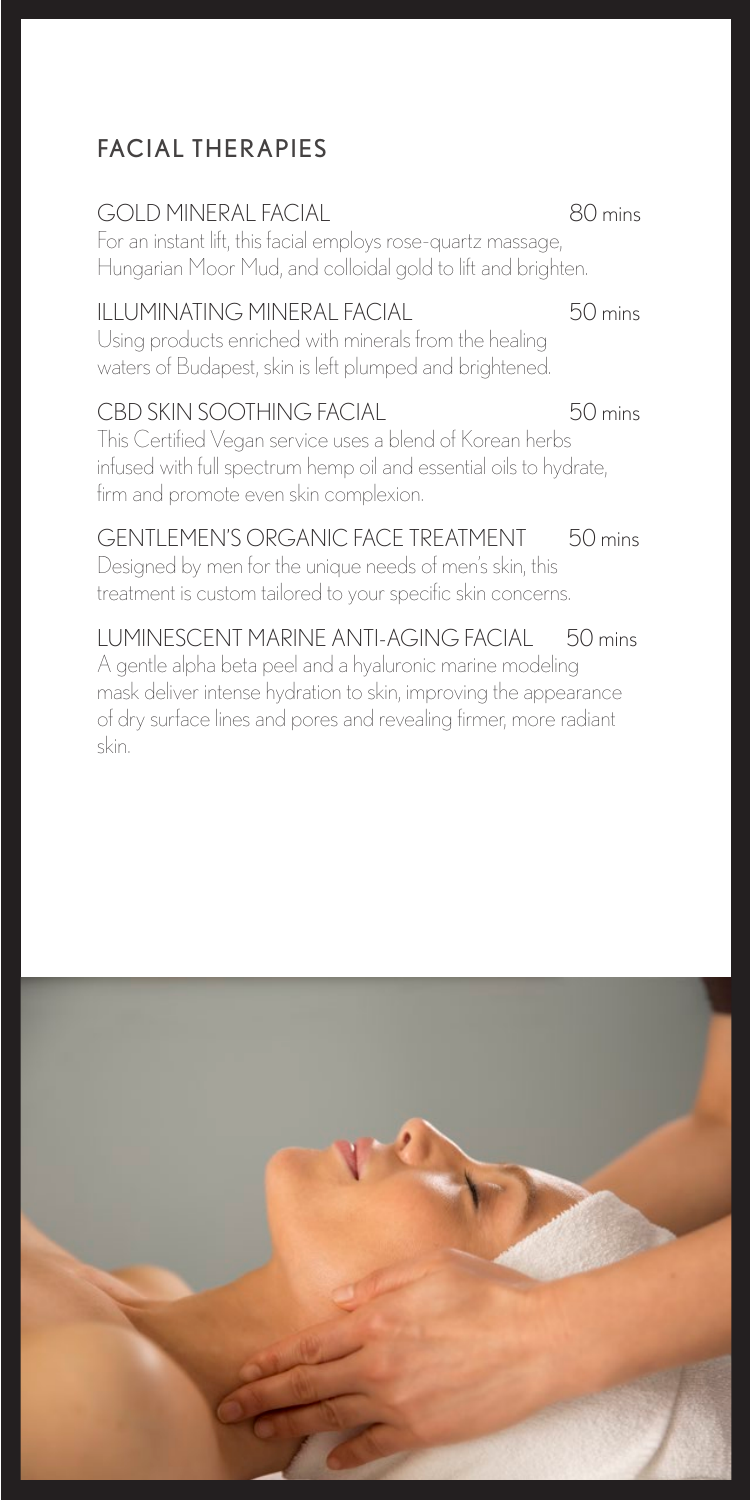# FACIAL ENHANCEMENTS

*These enhancements may be added to any 50 minute or greater facial experience. We regret that these cannot be performed as stand-alone services.*

### MEN'S BEARD CONDITIONING ENHANCEMENT 30 mins

Treat your beard to specialty hydration and a relaxing massage of the face. This enhancement leaves the beard deep conditioned and softened.

#### NUFACE MINI FACELIFT ENHANCEMENT 30 mins

Uses the NuFace device to deliver powerful micro-current technology to skin, visibly firming and tightening. This service is perfect for special occasions.

### BRIGHTENING PEEL ADD IN No additional time

Combines natural alpha beta hydroxyl acids in a remarkably effective peel, gentle enough for all skin types. May be added to any 50 minute or greater facial service. Cannot be booked à la carte.

#### ROSE QUARTZ ANTIOXIDANT COLLAGEN EYE & LIP MASK No additional time

Using Knesko's Rose Quartz eye and lip masks packed with active serum to soothe the delicate under eye and lip areas. Ingredients like grape seed and licorice root extract help fight free radical damage and brighten skin.

#### DIAMOND RADIANCE COLLAGEN FACE MASK No additional time

This is THE mask for bright, energized, radiant skin. This Knesko collagen mask is infused with real diamonds, which is combined with vitamin b3 and hyaluronic acid to minimize pores, reduce dark spots and brighten skin tone.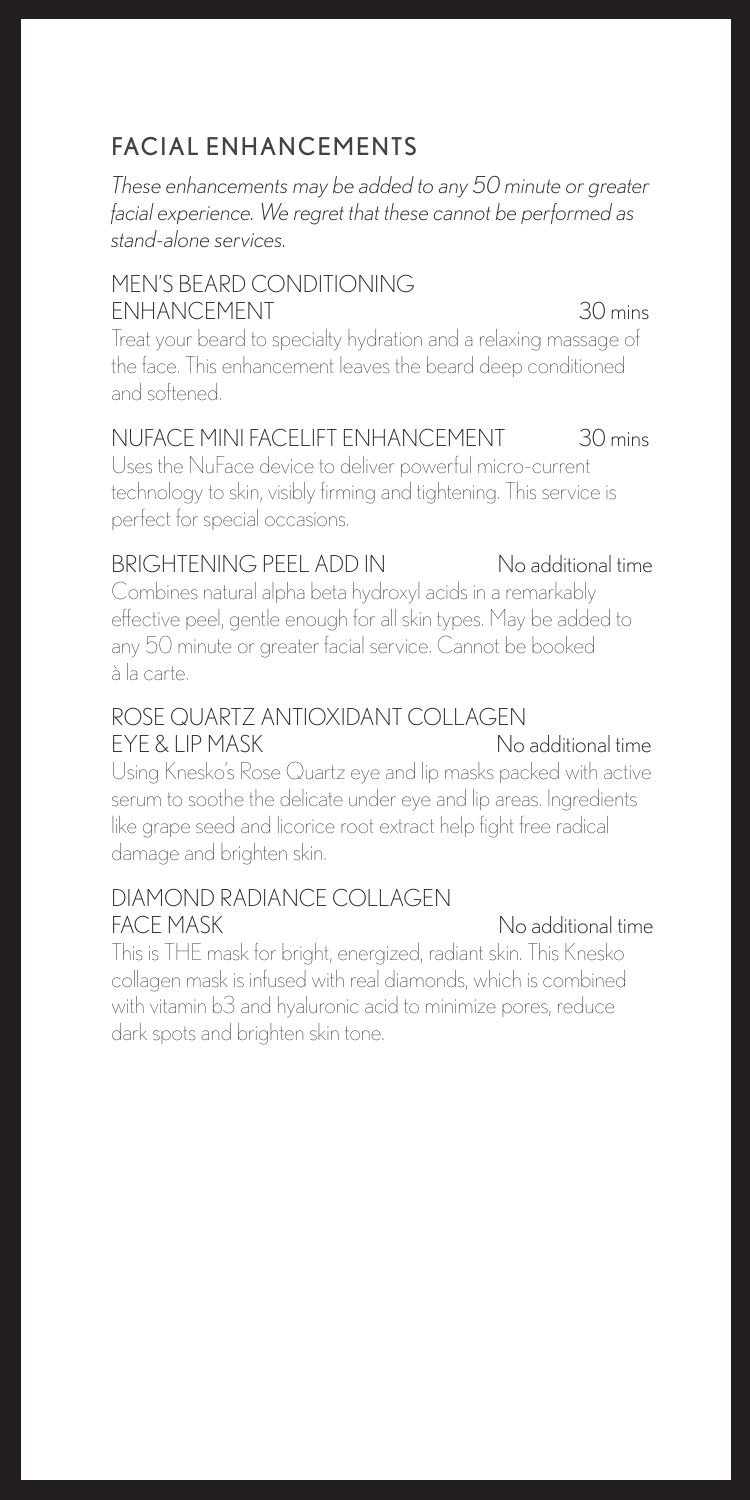

## HIMALAYAN SALT THERAPY

has been practiced for over 100 years. It involves relaxing in a Salt therapy, also called Halotherapy, is a natural therapy that specialized room filled with dry salt particles to help cleanse the airways and skin, as well as aid recovery and general well-being.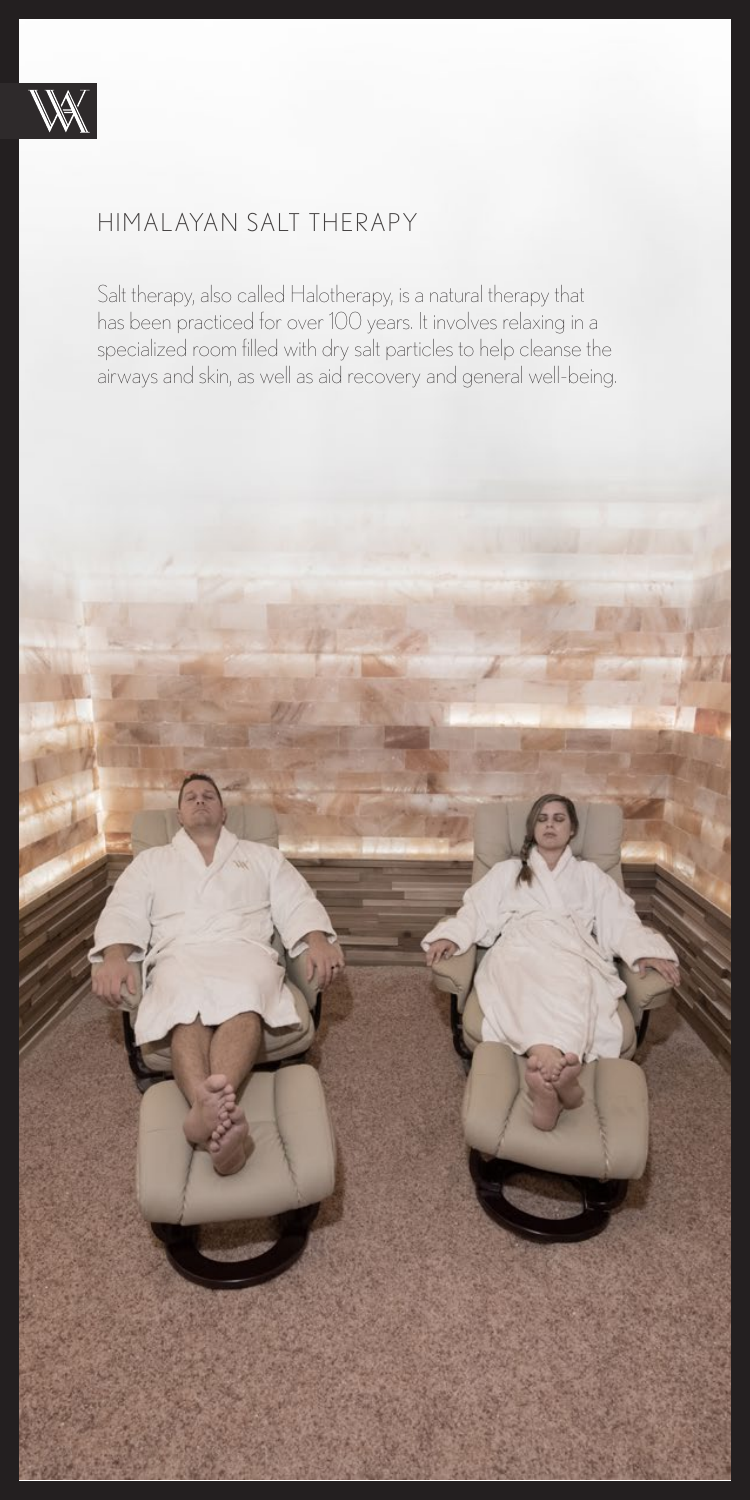## HIMALAYAN SALT THERAPIES

Relax and take in the salt air inside our Himalayan Salt Therapy room. Inhaling the fine salt particles, which act like an expectorant, speeds mucus clearance and helps to improve respiratory function, while simultaneously eliminating bacteria and soothing the lungs.

With 30 or 60 minute sessions to choose from, you can relax in a cozy recliner and breathe in the salt particles. Or choose to pair your Salt Therapy session with a Himalayan Salt Stone Massage for the ultimate salt spa experience.

#### HIMALAYAN SALT THERAPY ROOM 30 mins/60 mins

HIMALAYAN SALT STONE MASSAGE 50 mins/80 mins Warm Himalayan Salt Stones ground and balance the body's electromagnetic field, nervous system and meridians to melt away stress.

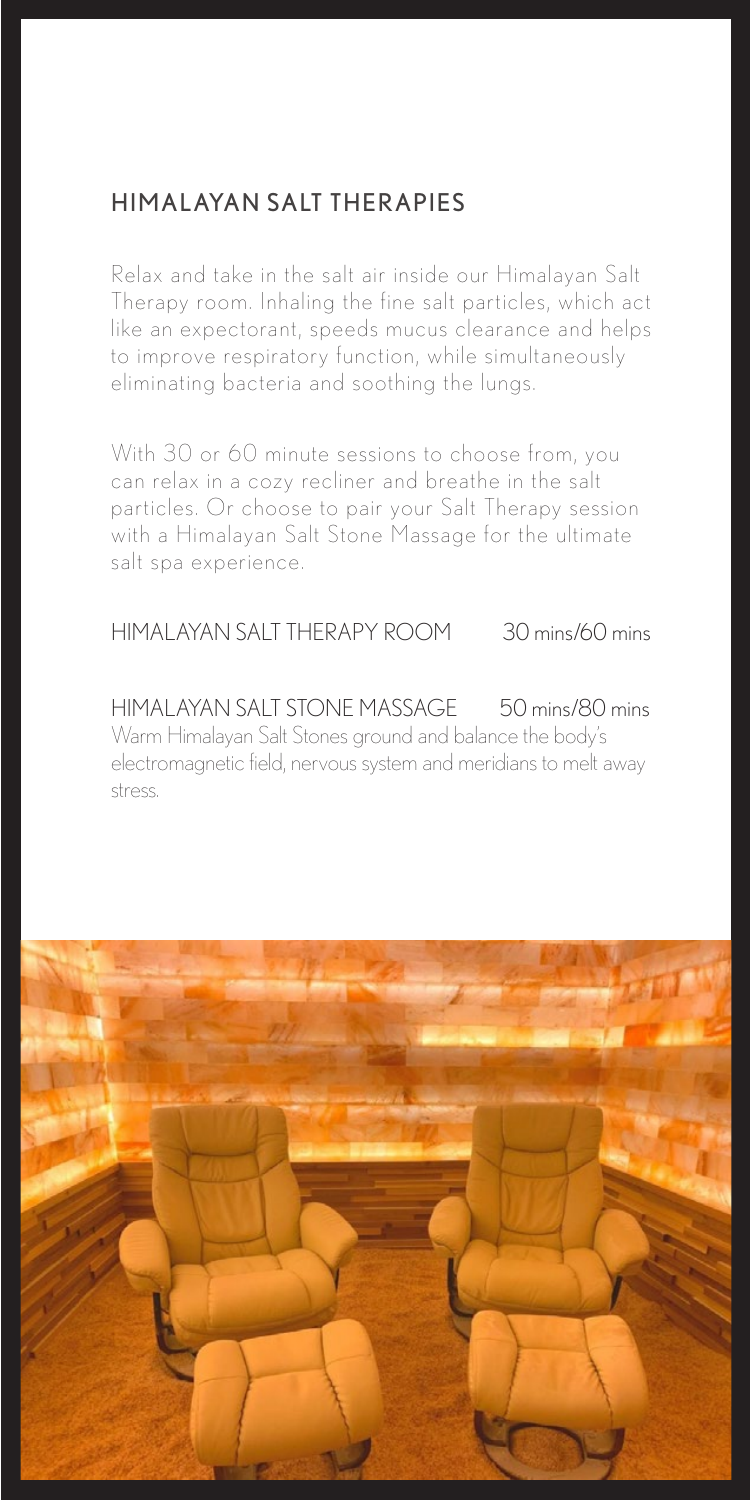

## LOCAL INGREDIENTS

What makes each Waldorf Astoria Spa truly unique is the way that we introduce local ingredients to your Spa experience – fruits, plants and minerals – many with a traditional history of soothing or healing properties to refresh and rejuvenate.

For thousands of years, aesthetically inclined societies have sought the powerful antioxidants and antibacterial properties of raw honey to promote anti-aging and a beautiful complexion. Here at the Waldorf Astoria Spa, the moisturizing wonders of locally crafted honey are infused into our unique skin treatments, products, and personalized therapies to give you the look of natural radiance and a healthy glow.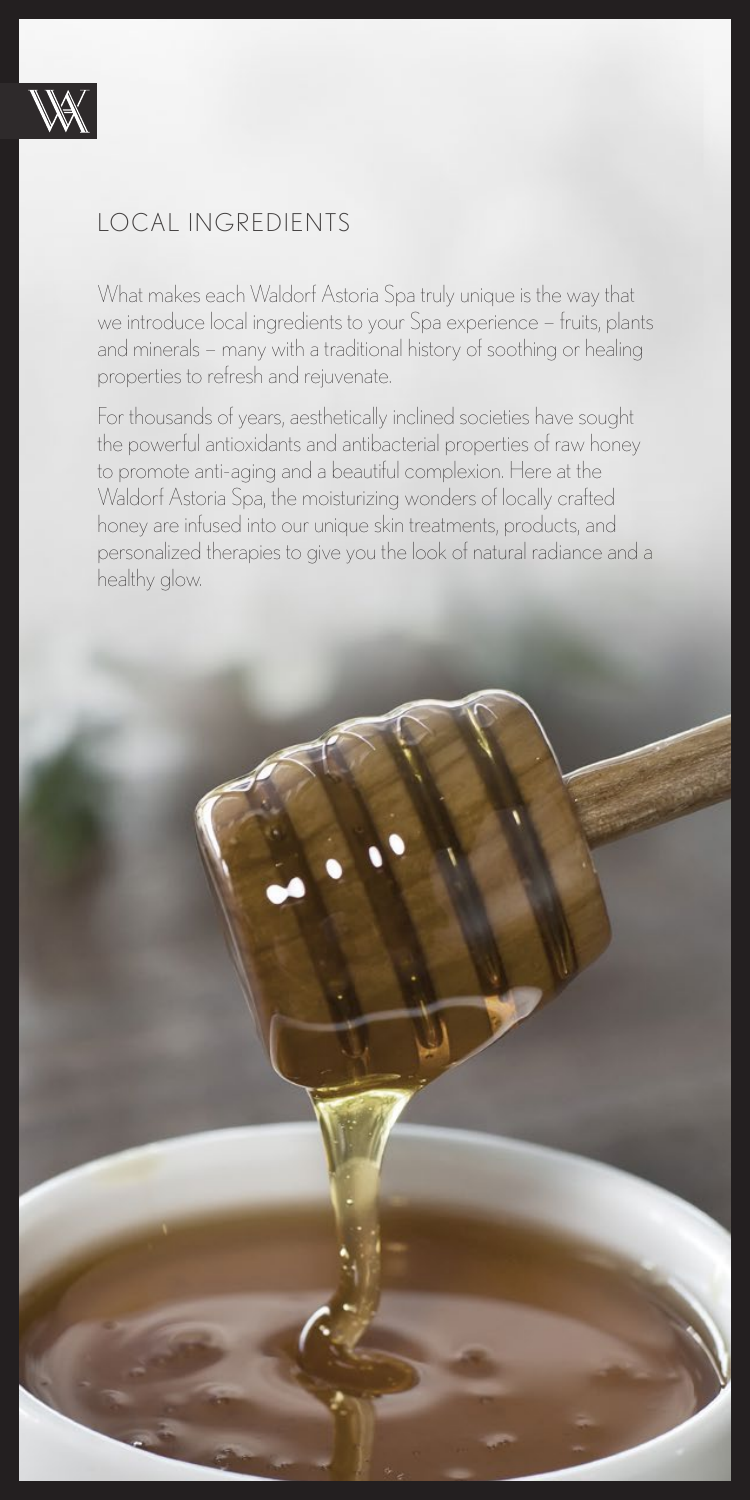# MASSAGE THERAPIES

# BOTANICAL PAIN RELIEF MASSAGE 50 mins/80 mins

Soothe soreness and ease muscle pain with this custom pressure massage using an organic muscle balm enriched with antiinflammatory ginger and capsaicin loaded cayenne. Feel both cooling and warming effects with this hand crafted, locally made balm that's yours to take home after your spa journey.

# HONEY BUTTER MASSAGE 50 mins/80 mins

A luxurious shea butter bar blended with honey is used in this relaxing service to hydrate, protect, and heal the skin. Enjoy the remainder of your honey butter bar to take home after the service.

## CBD MASSAGE 50 mins/80 mins

This massage uses full spectrum CBD hemp oil infused with a blend of ancient Korean herbs to nurture, ease muscle and joint aches, reduce inflammation and soothe irritated skin.

# HIMALAYAN SALT STONE MASSAGE 50 mins/80 mins

Warm Himalayan Salt Stones ground and balance the body's electromagnetic field, nervous system and meridians to melt away stress.

### LAVENDER SOOTHING MASSAGE 50 mins/80 mins

Using lavender sourced from a family lavender farm in the Sonoma Valley of California, this massage uses a pure lavender oil to lift the spirits, ease stress and anxiety, relieve headaches, induce restful sleep and help to heal minor burns.

# PRENATAL MASSAGE 50 mins/80 mins

Designed for mothers in their 2nd and 3rd trimesters, this massage focuses on alleviating discomfort experienced during pregnancy.

## REFLEXOLOGY 50 mins

Using specific pressure points on the foot, this massage relieves pain and improves circulation. This massage is of the foot and lower leg only.

# CUSTOMIZED MASSAGE 50 mins/80 mins

Enjoy a massage tailored to your specific needs and pressure preference. Utilizing an unscented oil, this massage can be either Swedish or deep tissue pressure and is personalized to your areas of concern.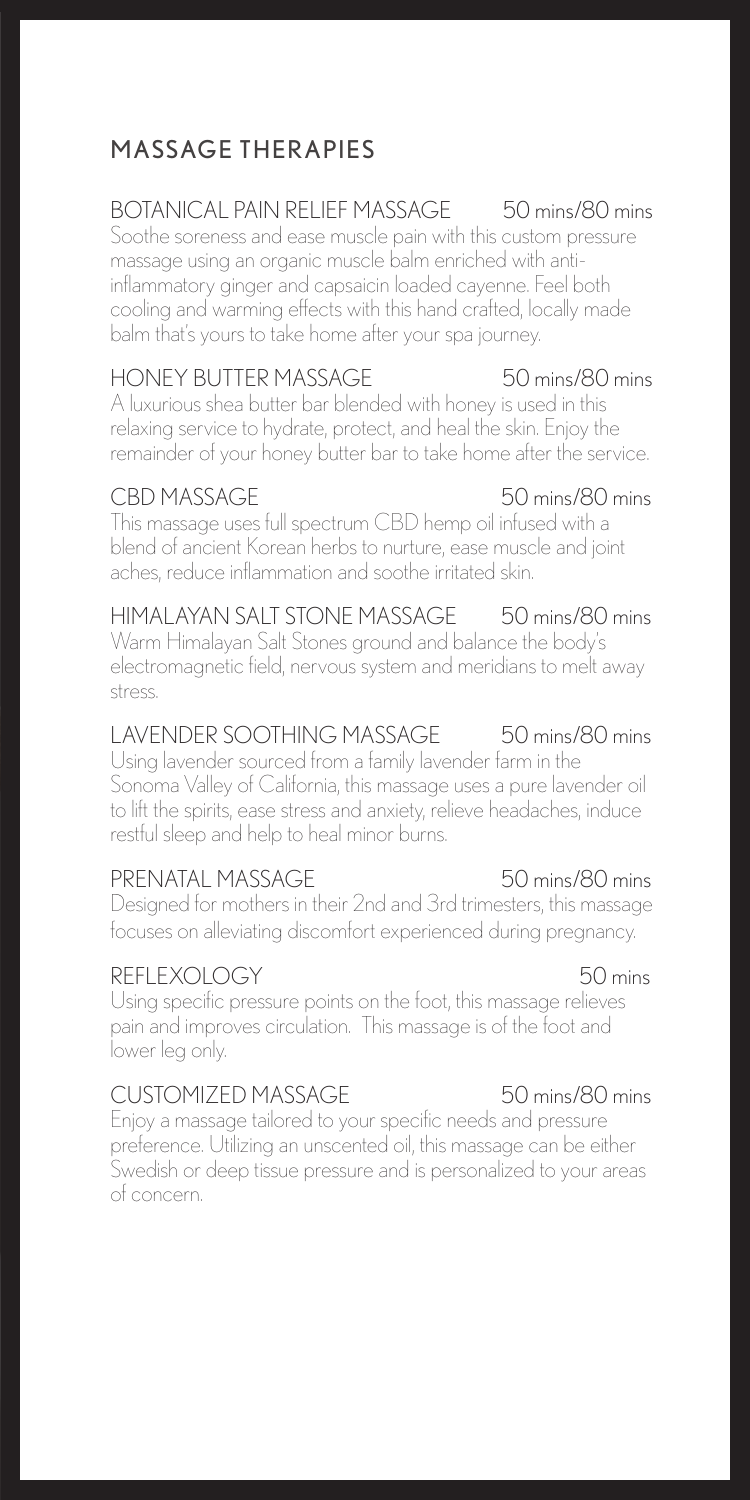# MASSAGE ENHANCEMENTS

Add even more rest and relaxation to your massage with our selection of enhancements. No additional time is included in enhancement selection.

### SIBERIAN GINSENG SCALP TREATMENT

This leave-in, invigorating scalp serum can be added to any massage. Nourish and deep condition your hair from the root to tip. This serum does not add any additional time to your treatment.

#### COOLING PEPPERMINT FOOT TREATMENT

Relieve tired, aching feet with this organic, locally hand crafted balm with essential oils of peppermint, camphor, and eucalyptus. Take home the jar of balm for continued home care.

#### HYPERVOLT PERCUSSION ENHANCEMENT

Incorporate the Hypervolt for up to 10 minutes of your massage, focusing on up to 2 treatment areas. Targeted pulses of pressure help relieve muscle pain, stiffness, and soreness and increase range of motion. Wonderful for post-workout and post-theme park recovery.

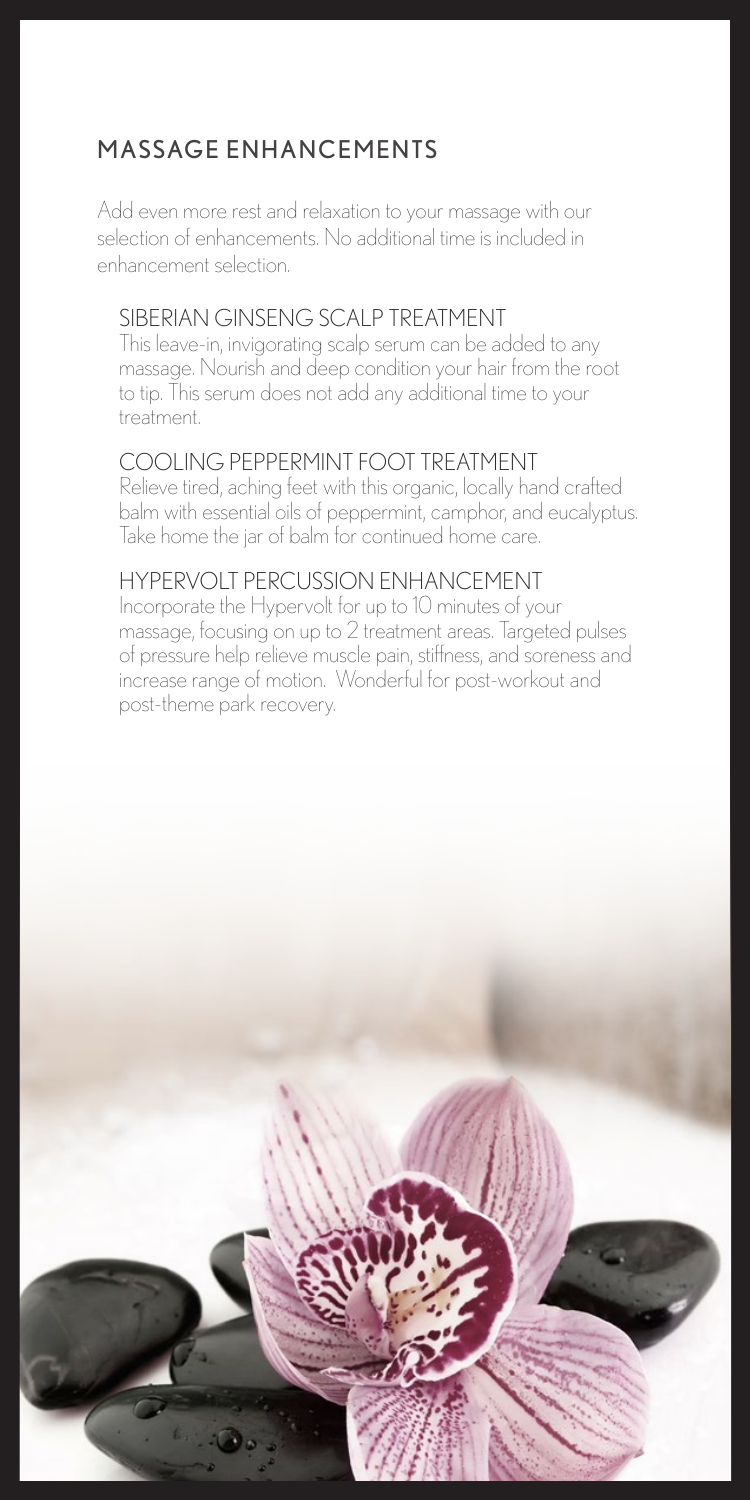# COUPLES THERAPIES

## COUPLES CELEBRATORY SPA PACKAGE 3 Hours

Celebrate each other with a day together at the spa. Settle in to our VIP couples suite where you will start with an 80 minute customized couples massage side by side. Next, unwind in the en-suite tub with a hot bath for two. Conclude your time in the couples suite with a 50 minute couples facial experience. After your services, adjourn to our co-ed Tranquility Lounge to enjoy a bottle of our house champagne. Cheers to you both!

Services Included:

- 80 minute couples massage
- 30 minute couples soak
- 50 minute couples facial
- Bottle of House Champagne

No substitutions available for this service.

## COUPLES MASSAGE 50 mins/80 mins

Share in the bliss of a customized couples massage experience. This treatment is performed as a customized massage, but any of the following enhancements may be added.

- CBD Oil
- Himalayan Salt Stones
- Honey Butter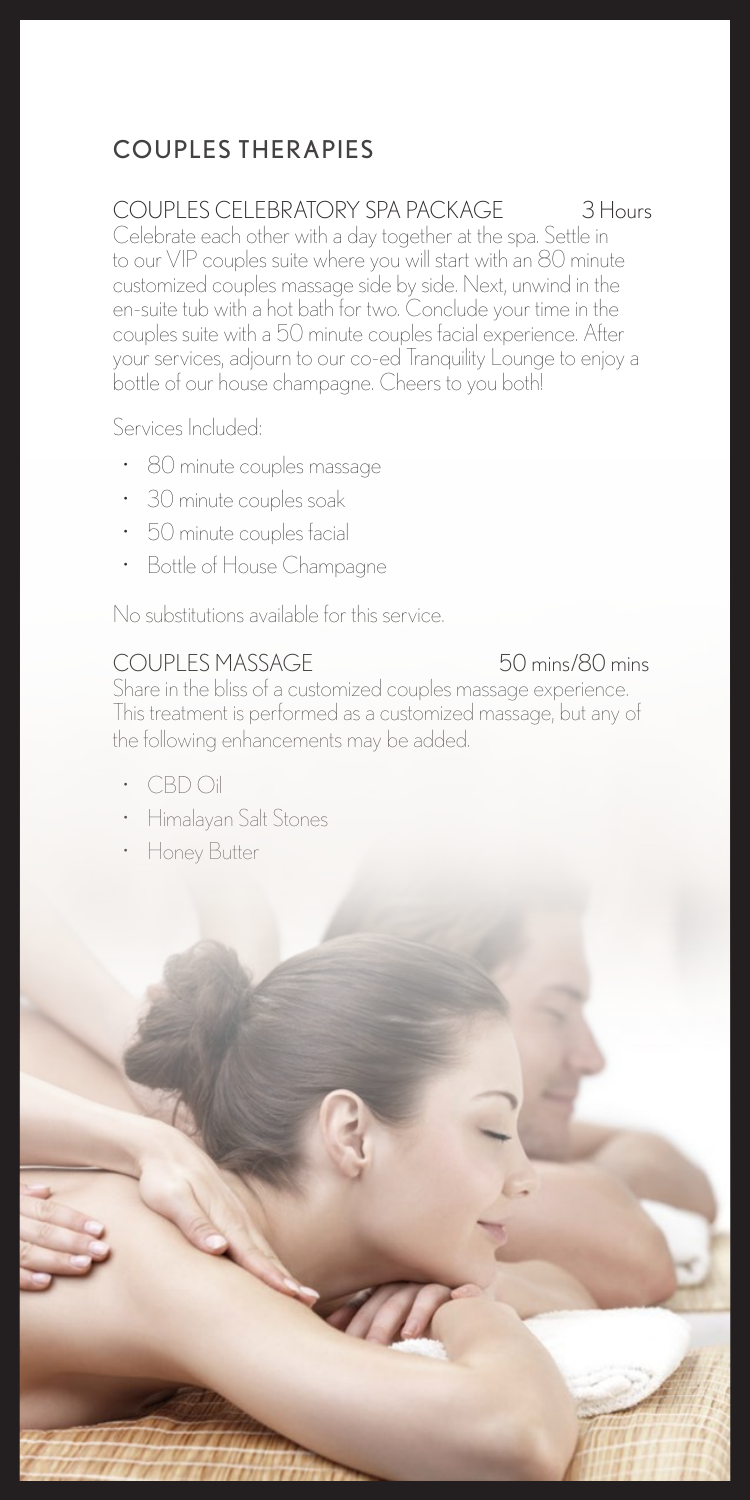# **BODY THERAPIES**

## DEAD SEA RITUAL 110 mins

Have the best of both worlds! This service includes an aromatherapy massage, Dead Sea Salt Scrub, nourishing foot mask, and a Siberian Ginseng Scalp treatment.

### HUNGARIAN BODY WRAP 80 mins

Let your body soak up the mineral-rich Hungarian Moor Mud in this scrub and wrap treatment.

### HONEY CALENDULA BODY BUFF & WRAP 80 mins

Enjoy an exfoliation with honey calendula buffing grains, followed by a hydrating Tupelo Honey body mask to brighten the skin. Finish with an application of moisturizing honey shea butter cream.

### GOLDEN BODY TREATMENT 50 mins

A gold sugar scrub followed by a fragrant oil application enriched with gold to repair and strengthen the skin. This is the perfect treatment to give you dazzling skin for a special occasion.

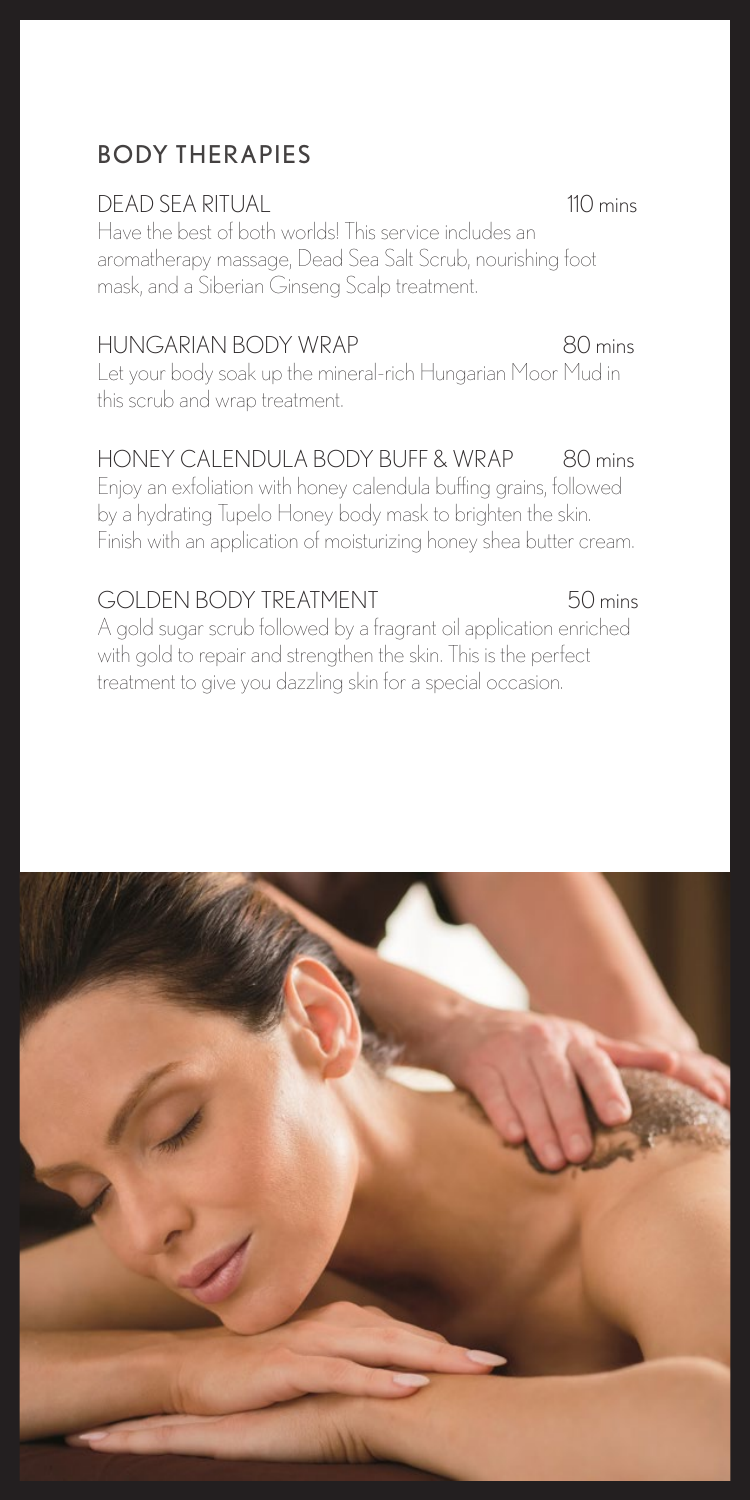# HAND & FOOT THERAPIES

Our nail services are designed for natural nails. We regret that we cannot accommodate services for those with Acrylic or artificial Gel nails. Shellac or chip-resistant polish can be removed and re-applied if desired. Please note that removal of existing gel polish is an additional fee. Please alert us at the time of booking if you already have gel polish on your nails, as removal takes an extra half hour.

## WALDORE ASTORIA MANICURE OR PEDICURE

Give your hands and feet the finest in pampering. These services include a soak, cuticle treatment, exfoliating scrub, paraffin treatment, mask, massage of the hand/arm or foot/leg and an application of polish in your perfect shade.

### QUEEN BEE MANICURE OR PEDICURE

Enjoy the benefits of honey in this relaxing manicure or pedicure which includes a soak, cuticle treatment, honey scrub, callus removal, mask and massage using honey butter. Finish with a polish application in your perfect shade.

#### GEL MANICURE

This chip-resistant gel manicure includes a soak, scrub, massage and gel polish application. Perfect for special events or those onthe-go, this polish is dry upon completion of the service and offers long-lasting wear.

## EXPRESS MANICURE OR PEDICURE

This express service is perfect for those on a tight schedule. It includes cuticle treatment, lotion application, shape of the nail and polish application.

### GENTLEMEN'S MANICURE OR PEDICURE

Manicure or pedicure tailored especially for men.

# NAIL ENHANCEMENTS

## SOAK OFF GEL OR CHIP-RESISTANT POLISH 30 mins

Already have gel polish on your hands or toes? We can remove it for you prior to your manicure or pedicure with us. Cannot be booked á la carte.

# FRENCH MANICURE OR PEDICURE ADD IN

Add a white French nail tip to your manicure or pedicure with us.

# COOLING PEPPERMINT FOOT TREATMENT

Relieve tired, aching feet with this organic, locally hand crafted balm with essential oils of peppermint, camphor, and eucalyptus. Take home the jar of balm for continued home care.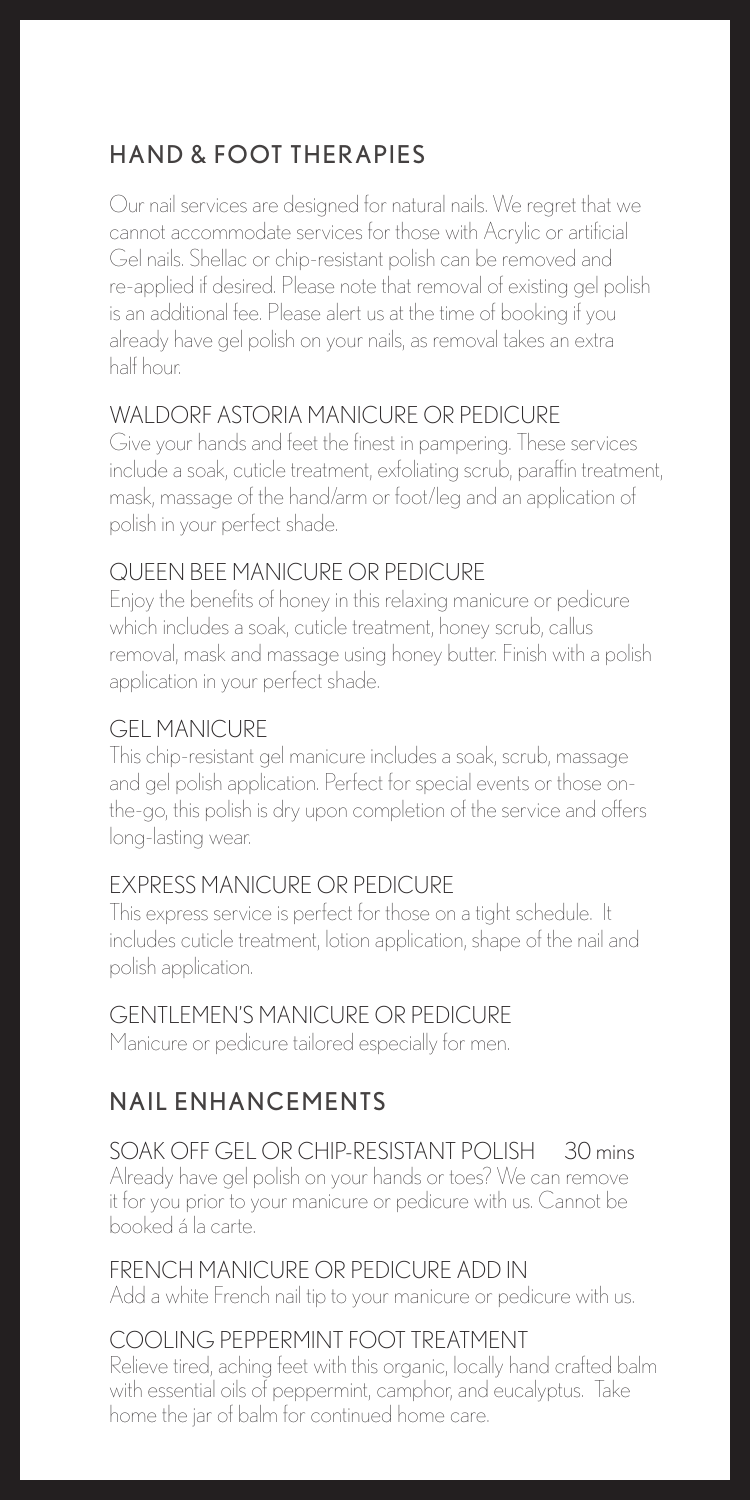# SALON SERVICES

Waldorf Astoria Spa offers a full array of color, cuts, styles and hair treatments.

Short hair is defined as anything above the shoulders. Long hair is defined as anything touching or below the shoulders. All salon services are á la carte.

## DEAD SEA MINERAL MUD HAIR & SCALP TREATMENT 60 mins

#### Using mineral-rich mud from the Dead Sea, this treatment softens, nourishes and restores brilliance while repairing damaged hair. A blow dry finish is included in this service.

# SPECIAL OCCASION STYLE 50 mins

Get a glam look for your special occasion. This service can include an up-do, partial up-do, braids, buns, twists and curls. Ideal for weddings, galas and other special events. Up-do looks work best in hair that has not been shampooed within a 24 hour window of the appointment. For best results, please plan accordingly.

# REVITALIZING SCALP TREATMENT 30 additional mins

Reinvigorate your hair and scalp with a Siberian ginseng serum, which can be added to any cut, color, highlights or shampoo & blow dry. We regret that this service cannot be added to a special occasion style.

# ADDITIONAL HAIR SERVICES:

- Men's Cut
- Women's Cut- Short (above shoulder)
- Women's Cut- Long (touching or below shoulder)
- Shampoo & Blow Dry- Short (above shoulder)
- Shampoo & Blow Dry- Long (touching or below shoulder)
- Color (single process)
- Color (double process)
- Full Highlights
- Partial Highlights

# MAKEUP APPLICATION 50 mins

Allow our expert hands to achieve the look you desire for any occasion. Full application includes full face, eye and lip applications.

# MAKEUP TOUCH-UP 25 mins

Perfect for a refresher on your existing makeup, this service includes a touch up to eyes and lips. This may include eye shadow, eye liner, mascara, lipstick or lip gloss.

| BRIDAL MAKEUP CONSULTATION | $50 \,\mathrm{mins}$ |
|----------------------------|----------------------|
| BRIDAL MAKEUP APPLICATION  | $50 \,\mathrm{mins}$ |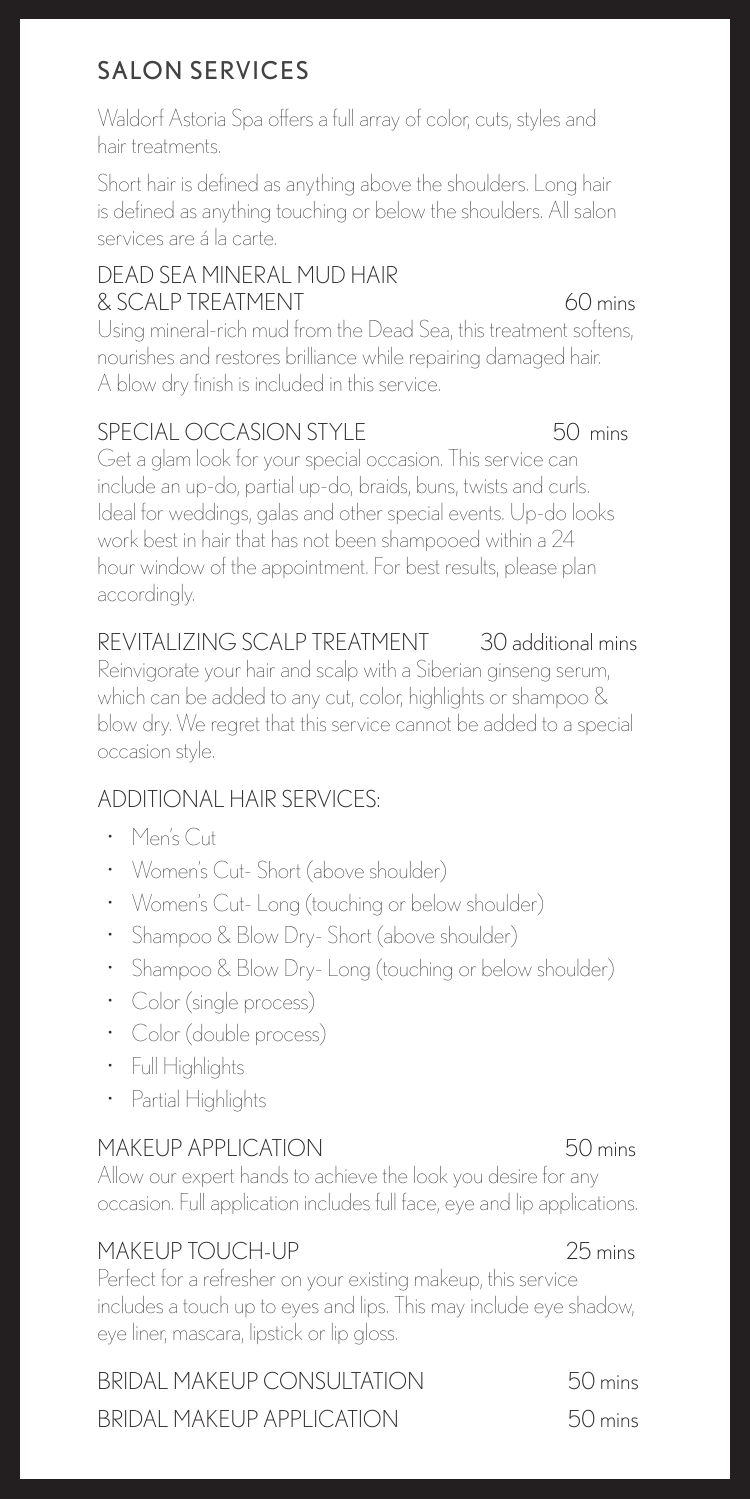# **SPA INFORMATION**

## **HOURS**

Monday – Thursday, 10am - 6pm Friday – Saturday, 9am – 8pm Sunday, 9am – 6pm

# SPA FACILITIES

Our Spa features individual ladies' and gentlemen's lounges complete with locker area, plush robes, comfortable slippers, rainfall showers, whirlpool, experiential shower and tea lounge. We also offer a co-ed Tranquility Lounge for shared relaxation featuring six zero-gravity wave loungers and a relaxation space. Use of the facilities is complimentary with any scheduled spa treatment.

# AGE POLICY

To protect the tranquil nature of the spa and its environment, guests under the age of 13 are not permitted to use the spa facilities. This includes the whirlpool, steam room, Tranquility Lounge, Salt room, and locker facilities. Younger guests between 13 and 17 are welcome to enjoy a spa or salon service when accompanied by an adult in the treatment room or checked in by a guardian at the salon. Guests between 13 and 17 may use the spa facilities only when accompanied by an adult and only when receiving treatments as a guest of the spa. Please be advised ladies' and men's locker rooms are clothing optional.

# ARRIVAL POLICY

We kindly request that you check in at the spa reception desk a minimum of 15 minutes prior to the start of your scheduled treatment. Our treatments begin promptly as scheduled. When possible, we will accommodate late arrivals. However, if we are unable to accommodate a late arrival, your treatment time may be shortened at the full service price.

# RESERVATIONS & CANCELLATIONS

Booking your spa reservations in advance is recommended. Please call the Waldorf Astoria Spa directly at 407-597-5360. As a courtesy to other spa guests and our therapists, we strictly adhere to the spa cancellation policy. If you must change or cancel an appointment, please advise six (6) hours in advance to avoid being charged 100% of the scheduled service cost.

# CELL PHONE RESTRICTIONS

To respect the privacy of our guests and maintain the sanctuary of our spa, we request that guests refrain from using cell phones in the locker rooms, wet areas, tea lounge and Tranquility Lounge. As our lounges are clothing optional, video and photography are prohibited to protect guest privacy.

# VALET PARKING

Spa guests not staying on the hotel property receive complimentary valet parking on the day of their service. Please advise reservations at the time of booking.

# SERVICE CHARGE

A 21% service charge will be added to all services for your convenience. This goes as a gratuity for your providers.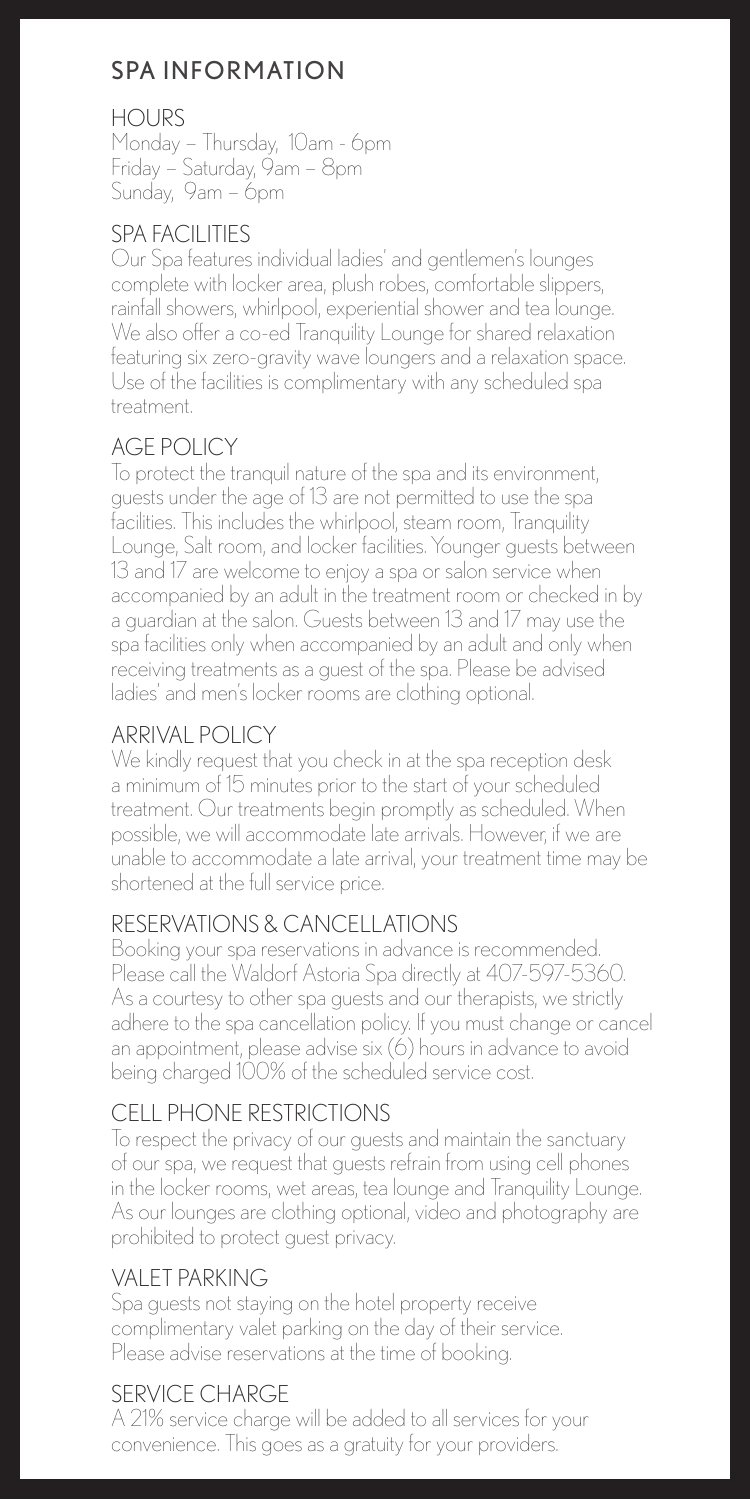

## AUTHENTIC MOMENTS

The Waldorf Astoria Spa provides authentic moments of personalized transformation created through a balance of luxurious treatments and customized service. We modify our therapies to enhance your unique skin tones, providing you with a more rewarding and individualized experience.